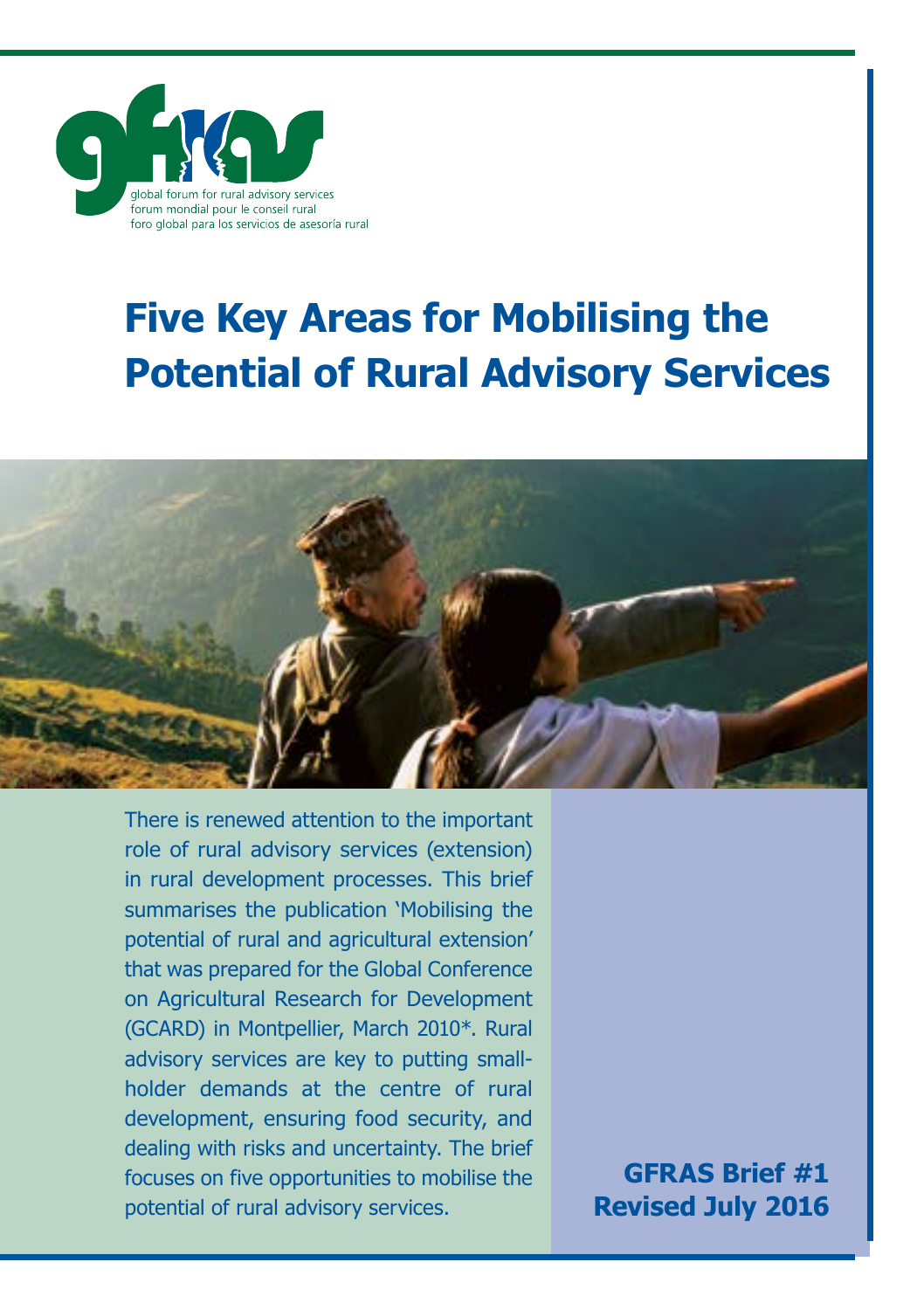**The five areas to mobilise the potential of rural advisory services are**

- **1. focusing on best-fit approaches**
- **2. embracing pluralism**
- **3. increasing accountability to rural clients**
- **4. human resource development**
- **5. sustainability**

 $\overline{2}$ 

Rural advisory services, also called extension, are all the different activities that provide the information and services needed and demanded by farmers and other actors in rural settings to assist them in developing their own technical, organisational, and management skills and practices so as to improve their livelihoods and well-being.

ables must be considered when designing policies, approaches, programmes, and institutions. Most importantly, there is a

#### **1. Best-fit approaches to rural advisory services**

Rural advisory services (RAS) are increasingly recognised by many rural development actors as an essential vehicle to ensure that research, development of farmer organisations, improved inputs, and other elements of rural development support actually meet farmers and other rural actors' needs and demands.

While policy makers and planners are increasingly looking for 'quick-fix' approaches that can be easily implemented and scaled up, one cannot use a 'one-size-fits-all' approach to finding and implementing sustainable RAS programmes or models. Programmes must take into account the diversity found in rural areas, where governance, levels of capacity, farming systems, and many other factors differ. These varineed to remember the lessons of past unsustainable attempts to introduce rigid models and recognise that flexible approaches have been more appropriate. Rapid and unpredictable changes in markets and climates, and the diverse ways that these changes impact different target groups, mean that RAS cannot provide blanket advice.

Thus the concept of 'best-fit' approaches has been promoted by some RAS stakeholders. Best-fit approaches embrace pluralism of approaches and providers rather than a blanket approach or one provider. Best-fit solutions to RAS design are based on local conditions including governance structures, capacity, organisation and management, and types of methods used to provide RAS. Such approaches should fit into the overall agricultural innovation system.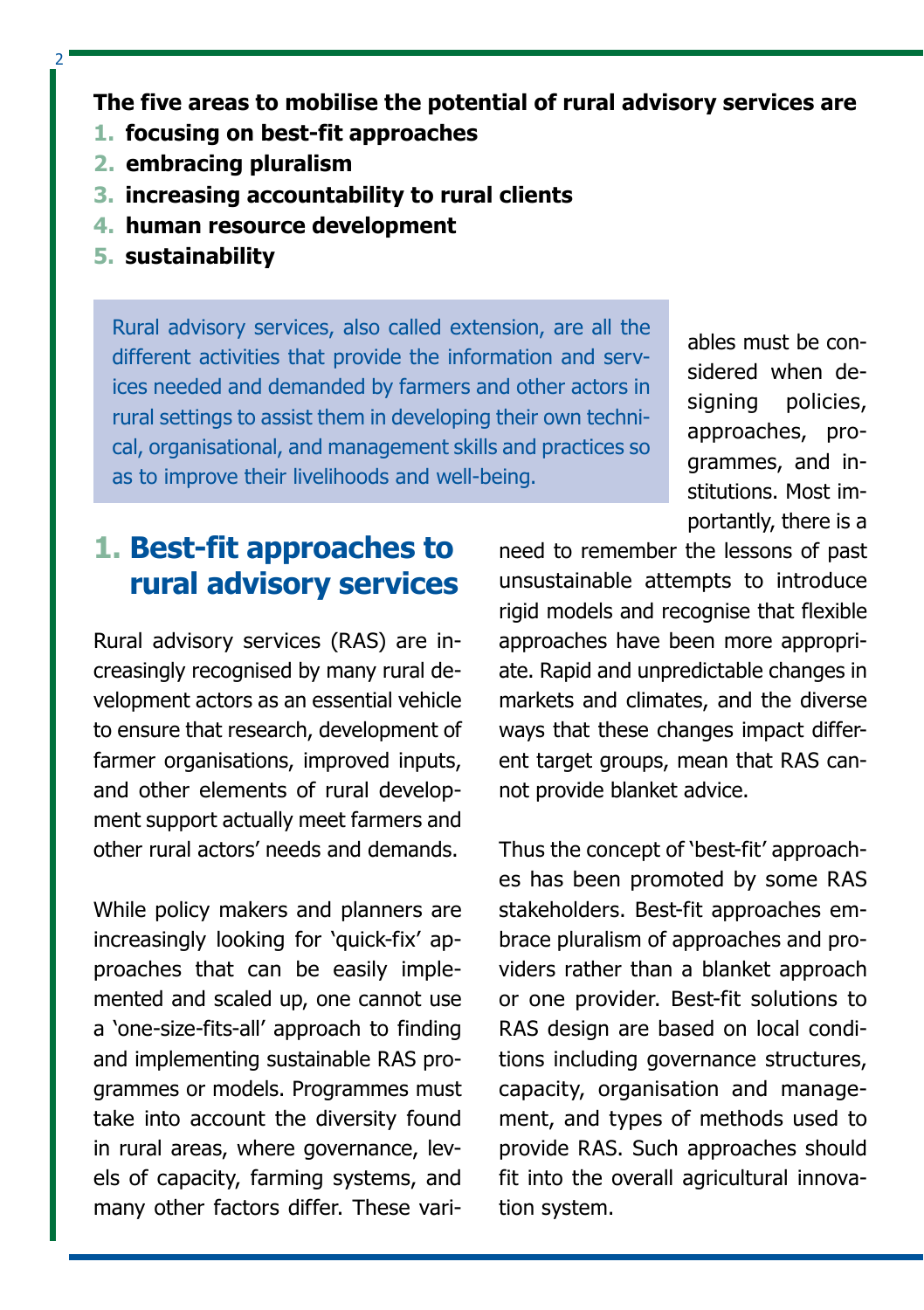The focus on best-fit approaches is an opportunity to shape services that are relevant and demand-driven. It is an opportunity to make RAS flexible enough to deal with current and future rural development issues and crises. Policy makers and programme planners must be willing to invest the time and effort into moulding approaches to fit unique situations.

 $\overline{2}$ 

## **2. Pluralism in advisory service provision**

There are many different types of advisory service providers and approaches. This is appropriate, as the diversity of rural life and needs should be matched by diversity in services, approaches, and providers. Various service providers tend to reach different types of clientele. Three basic categories of providers include the public, civil society, and private sectors. While public RAS provision has often played a major role in development, private and civil society (non-governmental organisations (NGOs) and farmer organisations) RAS are also key players.

**Public** rural advisory services need to play a coordinating, technical backstopping, and quality assurance role within pluralistic systems. They should ensure that national development objectives such as poverty reduction are met and provide services of a 'public goods' nature. They have the advantage in offering impartial advice and dealing with issues related to sustainable natural resource management.

**Civil society organisations** have a key role to play as well. Producer organisations play a particular role. They are key to driving agricultural transformation processes and are playing a central role on both the demand and the supply side of RAS. They are well-placed to identify, synthesise, and articulate needs and solutions for farmers. On the other hand, due to the closeness to the clientele and their flexibility in service delivery, producer organisations have unique strengths in acting as rural advisory services providers themselves. But producer organisations often face severe challenges regarding governance, performance on both demand and sup-

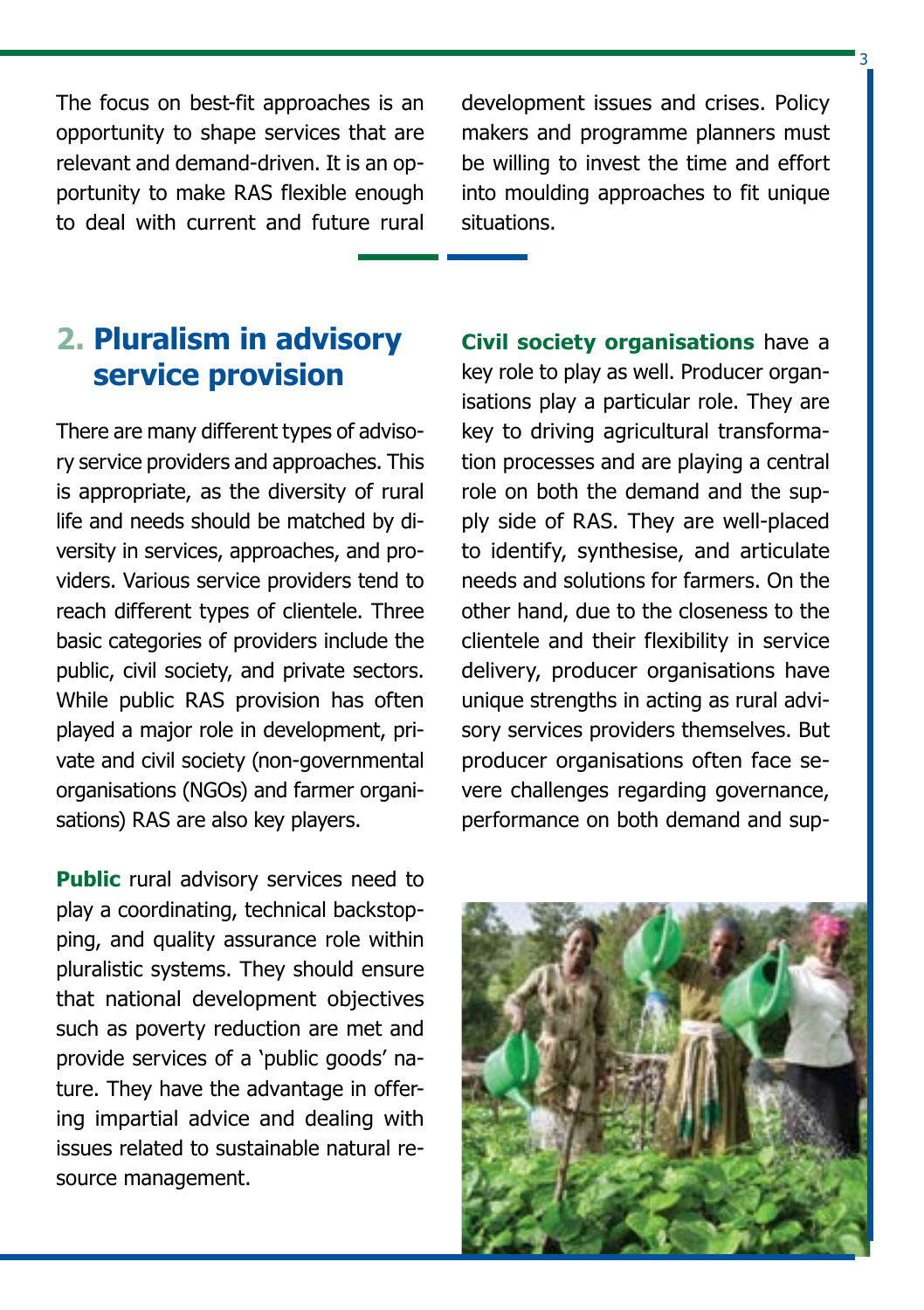ply side, and regarding their economic, environmental, and social sustainability.

4

**Private** advisory services often assist a limited clientele, primarily related to high-value products and relatively well-off producers. Input suppliers are increasingly providing information regarding new varieties and planting methods to all kinds of producers. While private providers are not likely to reach hundreds of millions of poor farmers, particularly women, they play an important role in linking producers to market and increasing incomes.

Institutional pluralism through different service providers must be matched by pluralism in financial flows if RAS are to be broadly accessible. Private investment will not address the needs of all rural producers. Hence, targeted public investments in RAS will remain crucial, even when services are carried out

by non-state providers. Private advisory services may actually be better at reaching poor farmers than the public sector if incentives such as subsidies are improved.

Pluralism in advisory services provides the opportunity to capitalise on the comparative advantages of different types of organisations – including public sector, farmers' organisations and NGOs, and the private sector. The trick, however, is in coordination of such providers, making sure that vulnerable sectors of the farming population are not forgotten, and avoiding excess duplication of efforts. Public financial support, technical backstopping, and coordination are thus needed. Governments must focus on meeting the needs of disadvantaged groups ensuring quality assurance of advisory services.

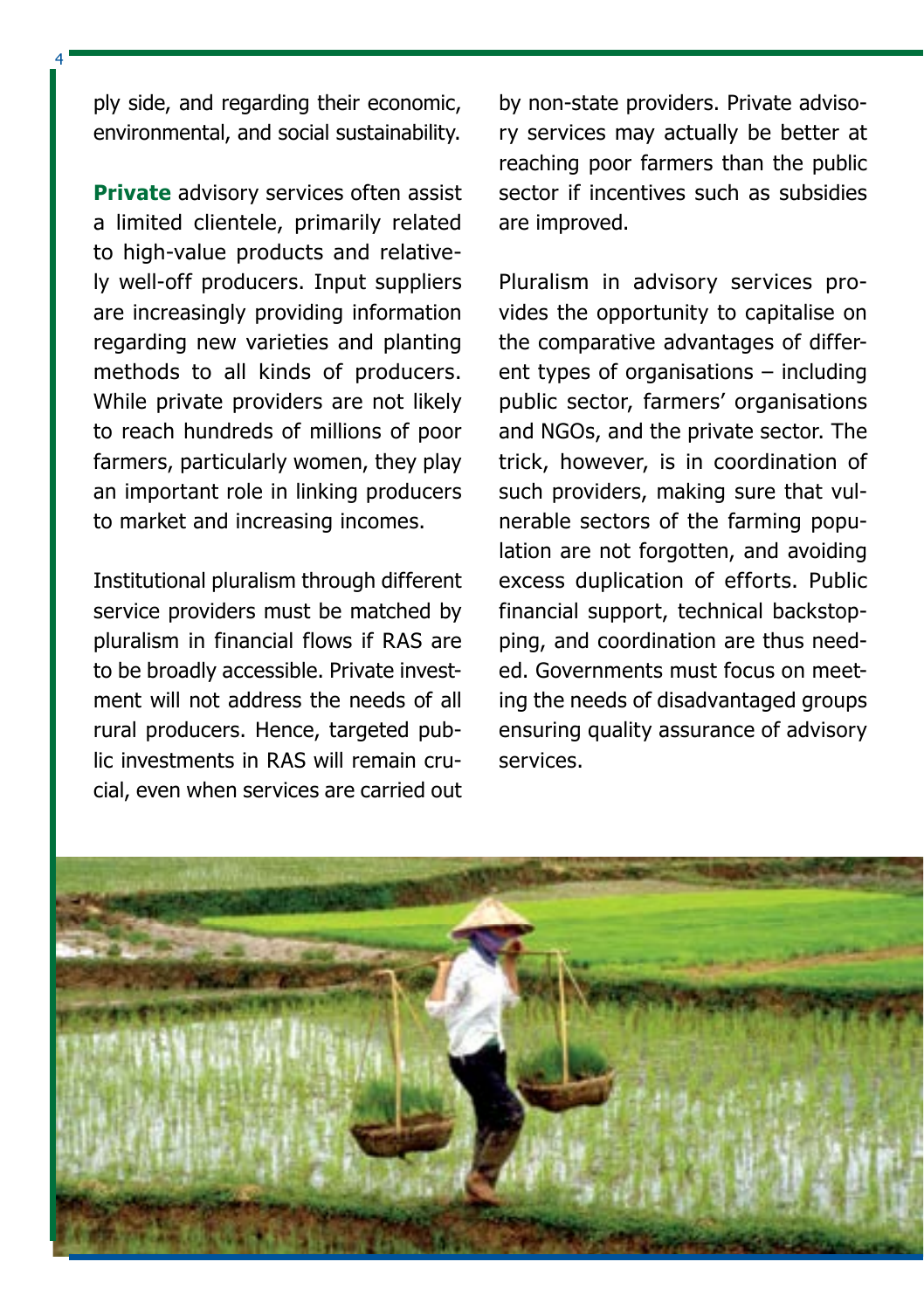# **3. Increased accountability to rural clients**

There are increasing calls for 'demanddriven' and 'farmer-led' rural advisory services. A shift to bottom-up planning, monitoring, and evaluation is often achieved through farmer organisations. A challenge here is the limited capacity of farmer organisations and their higher-level federations to plan and monitor RAS.

Additionally, there is a need to address gender, age, and ethnic differences when focusing on bottom-up planning and demand driven and farmer-led approaches. Policy makers and planners must ask hard questions about whose demands are being served. Women have an important role in agri-food systems. Different ethnic groups have unique links and obstacles to reach different markets. Agriculture is perceived negatively by many youth and seen as unrewarding. Climate change is having severe impacts on people living in 'hot spots'. Voice must be provided for all stakeholder groups in national fora where rural and agricultural issues are discussed.

Farmer organisations are not the only way to make RAS more accountable. Decentralisation, if well planned, can increase accountability to rural people through subsidiarity – placing responsibility for activities at the lowest possi-

ble level of aggregation. The ways that RAS are financed can be a means of holding them accountable for the quantity and quality of services they provide. When the client pays (perhaps with public financial assistance), this forces service providers to adopt greater client orientation to ensure their economic survival. However, local governments and other stakeholders need capacity to plan, manage, and monitor such programmes. Increasing accountability to rural people must go hand-inhand with investment in the capacity of service providers and local authorities and assurance of quality to make these systems work.

5

Accountability to rural people also means knowing whether a programme, method, or organisational innovation actually worked or not. Much is still unknown about the effectiveness of RAS programmes and approaches. Methods for clear, rigourous, and participatory evaluation of programming for RAS make a gap that must be filled. Research is also needed to provide a better understanding of the complex relations and multiple accountabilities that exist between advisory services, their clients and other stakeholder institutions, such as local government, private investors, researchers, and farmer organisations. This offers the opportunity to make RAS more relevant and effective for rural people and their goals.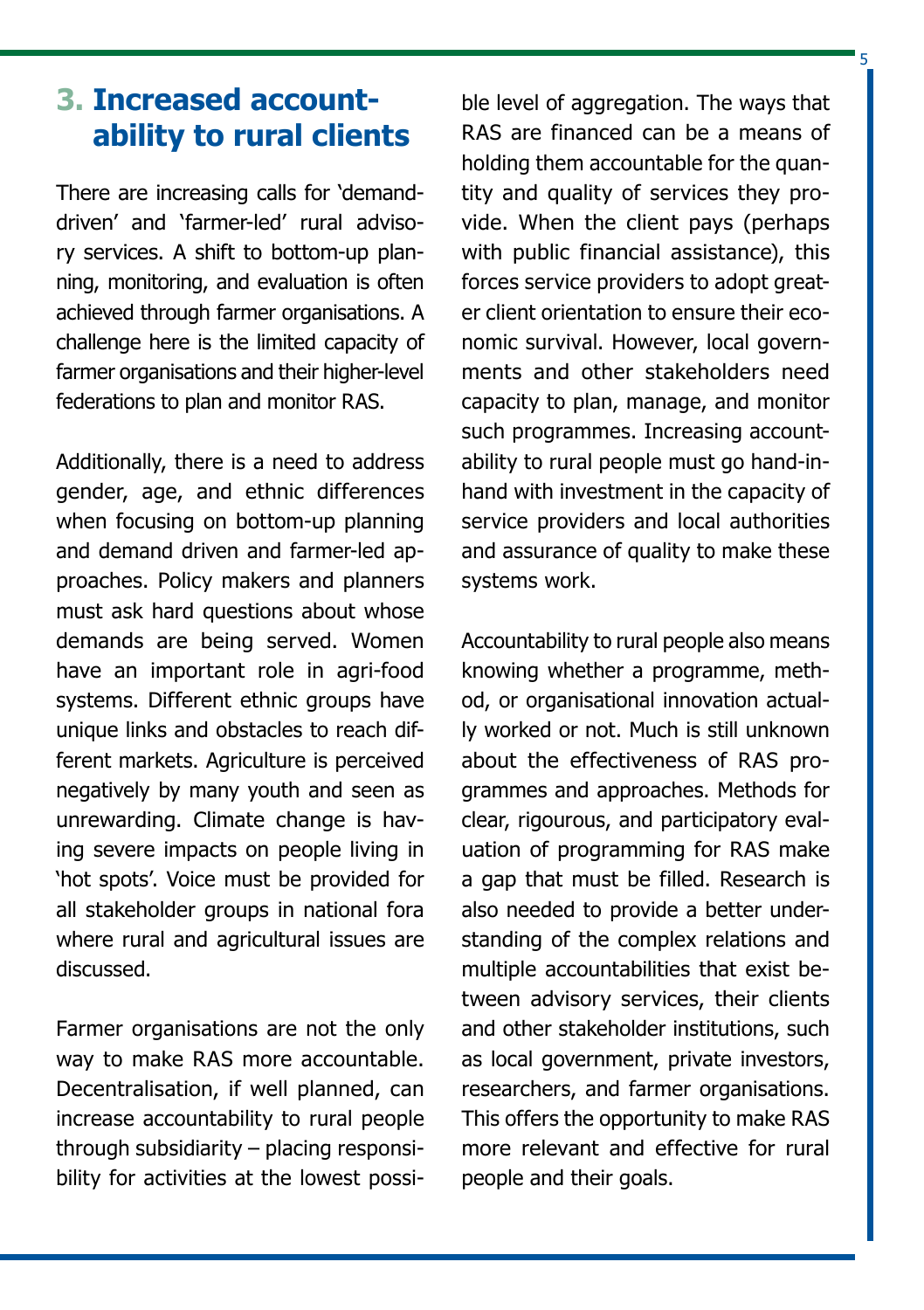### **4. Human resource development**

6

Human resources are a fundamental bottleneck to effective RAS given the new challenges facing rural development. Due to a lack of interest in agriculture and accompanying funding stagnation and brain drain, agricultural education came to a point of nearcollapse in some areas. There are several different levels of need for human resource development for RAS: farmer level, extension agent level, and higher education/training institution level. Government officials also need enhanced capacities due to decentralisation efforts (see previous section).

Agricultural education and empowerment for **farmers** is an important component in efforts to enhance their capacity to demand and utilise advice. Farmers and other rural actors need technical and management skills, as well as the ability to operate in groups, use ICTs effectively, and seek markets.

**Extension agents** (be they public, civil society or private) need capacity development as well. Effective advice is no longer a matter of simply providing messages about set technological packages to rural people. Indeed, there is a shift from technical advice to advice that also contains organisational, cultural, and social elements. Extensionists must shift from lecturing to empowering clientele to deal with uncertainties and variability such as climate change and market trends. This requires a better balance between technical and functional skills such as critical thinking, problem solving, organisational development, and facilitation.

There is also a need to upgrade skills among **universities** and other training institutions who are preparing graduates within the agriculture sector. While there are some efforts being made to invest in agricultural education, especially on tertiary level, there is a need for revisiting curricula on all levels. It also means that an education should go beyond training, but include practical experience and continuous learning. In addition, the discipline should be fostered through professionalisation and professional society membership. In short, GFRAS calls for taking the necessary steps to promote extension as a valuable profession, and extension staff professionals.

For human resource development, state budget allocation is needed. Plans for RAS must reflect this human resource crisis and include concerted and sustainable investment strategies to address it. If the plans are followed through, it is an opportunity to equip advisors and other rural development actors with the appropriate skills to deal with the everchanging and complex arena in which they operate.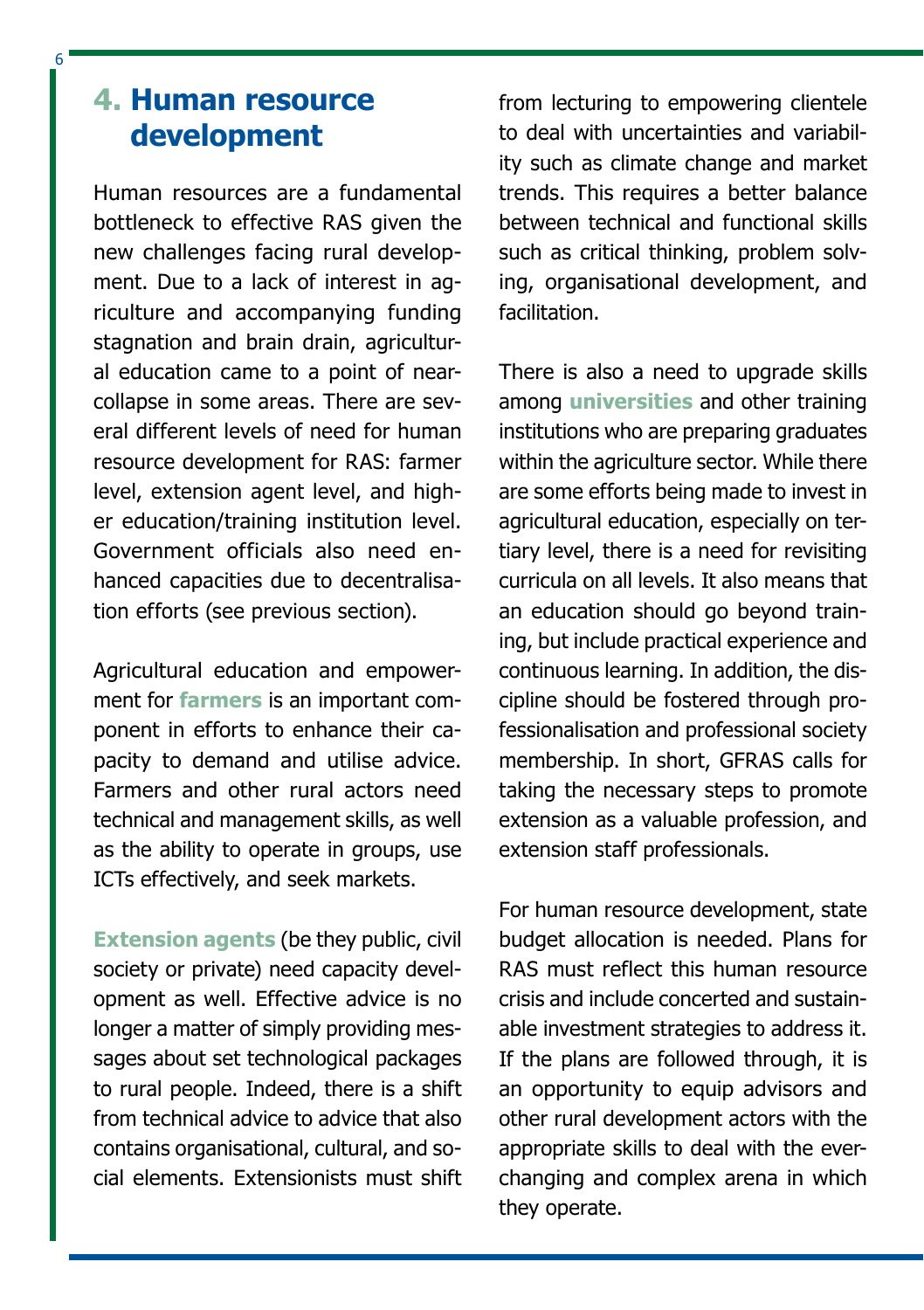# **5. Sustainability: Beyond projects to institutions**

Sustainable rural advisory services need government commitment and effective forms of financing. RAS projects have shown that the injection of project resources can mobilise service provision for a short period of time, but that the sustainability of these projects has generally been poor. Additional temporary resources may be needed for particular campaigns or for dealing with temporary problems (such as responding to a drought). All too often, however, these high profile 'quick impact' investments have distracted attention from the need to strengthen the institutions that will carry out future programmes. Pressures to address the food security crisis and respond to climate change have meant that RAS are still often supported as a temporary component of broader projects addressing various themes. If this syndrome is to be avoided, project support must be balanced with systematic, institutional approaches to reform and strengthening pluralistic RAS systems.

7

The changing technological landscape, including the spread of internet and mobile phones, has shown the potential for enhancing access to information about markets, weather, and technological options, and improve communication and linkages among stakeholders. This has often been heralded as yet another 'silver bullet' for sustainability in that they are expected to avoid the problems of bloated bureaucracies and high recurrent costs.

The opportunity here is to ensure that these newer methods are integrated within the work of existing institutions and organisations. Methods must be adapted to existing capacities and the context where they will be used. As mentioned above, project support must be balanced with systematic, institutional approaches to reform and strengthening pluralistic systems.

# **Conclusions**

While we have learned valuable lessons from past efforts, there is still much to be done. In spite of limited knowledge on the varying effectiveness of various approaches in terms of addressing different needs, demands, and capacity constraints, it is clear that RAS form an essential institution within rural development. We can mobilise the potential of RAS by focusing on these five areas: best-fit approaches, pluralism, accountability to rural client, human resource development, and sustainability in order for RAS to contribute effectively to rural development and poverty alleviation.